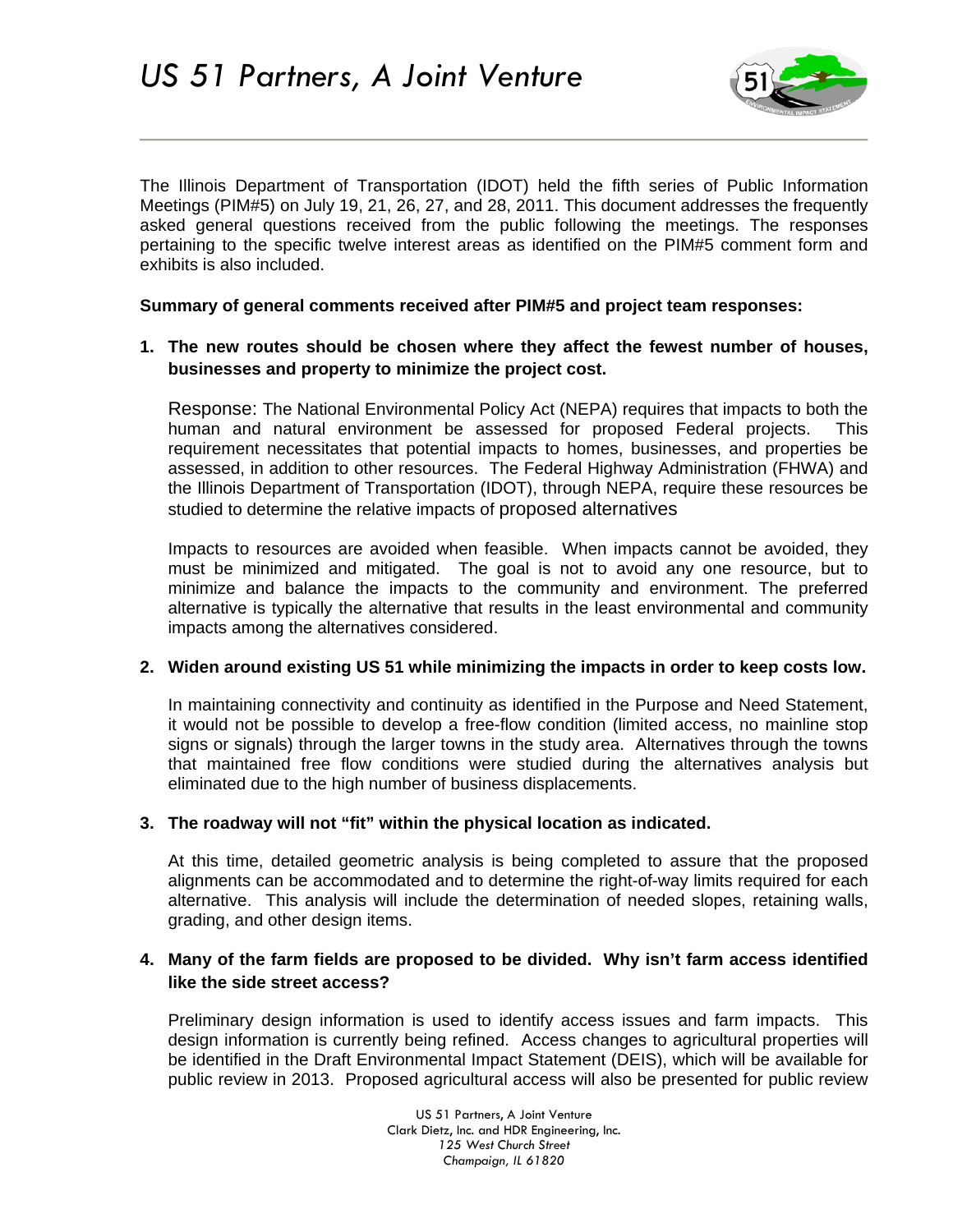at a Public Information Meeting (PIM) to be held in 2013. Public input from the DEIS review and PIM may be used to refine the proposed access in the Final Environmental Impact Statement (FEIS).

A period of time will pass between the completion of the EIS and the completion of roadway design plans. Land owners, land uses, and access needs may change over time and may need to be revised during the design phase of the project, after the completion of the EIS.

### **5. How can I get a copy of the maps you are using at the meetings?**

Click the Information tab, then the Documents tab on the project website to review exhibits shown at the public meetings.

### **Summary of public comments pertaining to specific interest areas as defined on the PIM#5 comment form and project team responses:**

**Interest Area 1:** Proposed US Route 51 at Yard Rd/Greenview Road (Centralia) - Need to maintain access to US 51 via frontage road or only need access to Old US 51?

Public comments received indicate that providing direct access to Greenview Church Road/Yard Road is not necessary as long as an alternative method of access is provided. Public input for a frontage road proposed from the Monsanto Plant north toward Greenview Church Road was not favored according to the majority of comments received. An intersection improvement of Walden Road and CR 100 northeast of the proposed interchange is proposed to provide improved access to the Greenview Golf Club, the industrial park, Greenview Christian Church, and residences east and south of US 51.

**Interest Area 2:** Proposed US Route 51 at 4th Street (Centralia) - US 51 bridge grade separation over 4th Street or does 4th Street need access to US 51?

4th Street carries local traffic, whereas IL 161 carries a mixture of local and non-local traffic; therefore, US 51 is proposed to be carried over 4th Street on an overpass bridge to maintain local traffic and emergency vehicle access on  $4<sup>th</sup>$  Street. No US 51 access is proposed at  $4<sup>th</sup>$ Street. IL 161 is an arterial street designed to carry higher traffic volumes and to connect to roadway facilities designed to carry traffic for longer distances, such as US 51. Direct access to US 51 will be provided at IL 161 and not 4th Street. This direct access will be provided by an interchange.

**Interest Area 3:** Proposed US Route 51 at College Road/Jolliff Bridge Road (Centralia) - Atgrade intersection at College Road or bridge grade separation over College Road?

Very few public comments were received for Interest Area 3. To maintain the local use of College Road, US 51 will be carried over College Road on an overpass bridge. No direct access to US 51 will be provided at College Road.

> US 51 Partners, A Joint Venture Clark Dietz, Inc. and HDR Engineering, Inc. *125 West Church Street Champaign, IL 61820*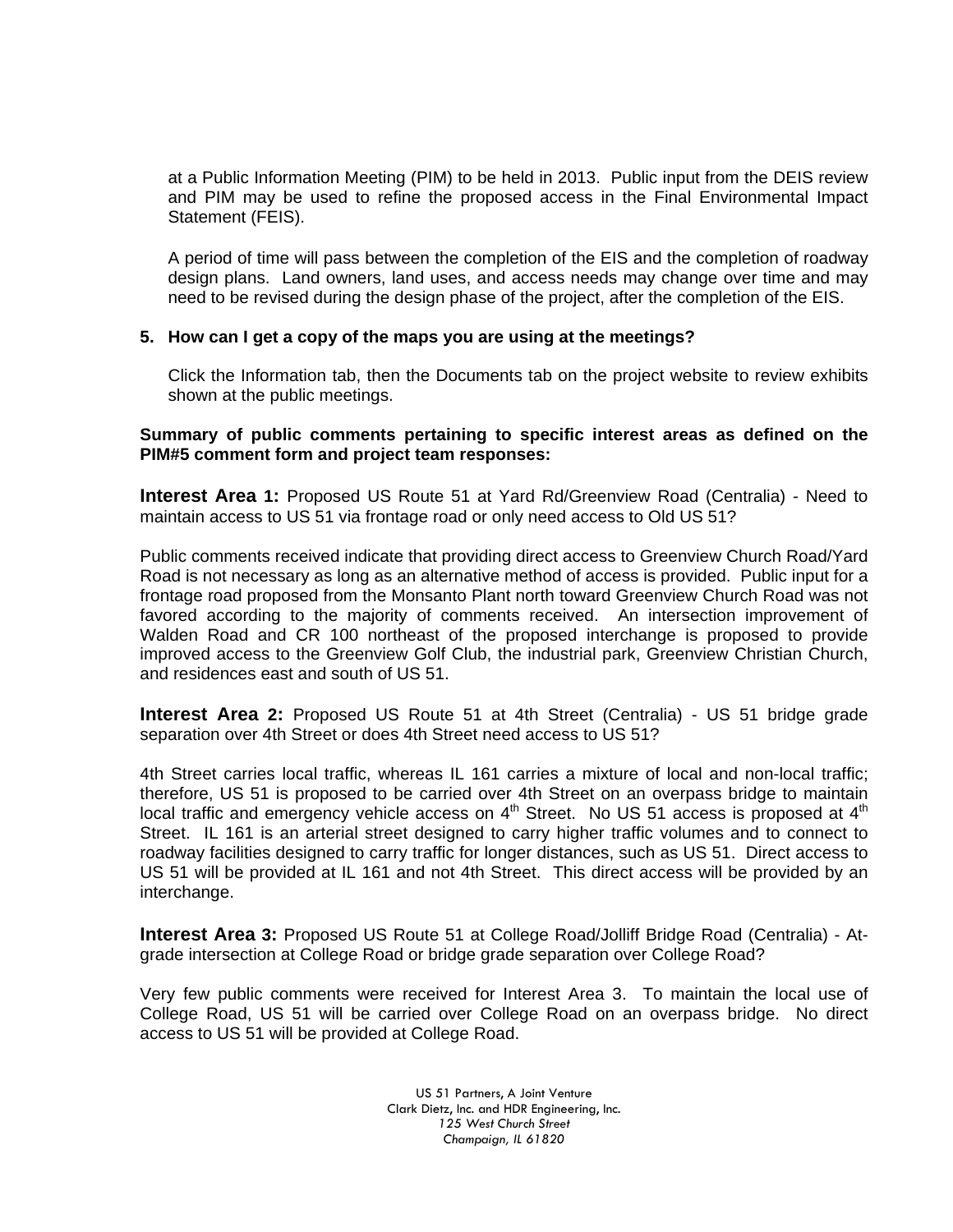**Interest Area 4:** Proposed US Route 51 at Jolliff Bridge Road and Felton Road/CR 1050 - Realign roadways to go around US 51 or provide north/south connection across US 51?

Very few public comments were received for Interest Area 4. A traffic count will be performed to determine the travel needs of the intersection.

**Interest Area 5:** Proposed US Route 51 at Red Stripe Road - CSALT1 (Sandoval) - Is an intersection needed at Red Stripe Road?

Very few public comments were received for Interest Area 5. Red Stripe Road is currently not a through route to the west, beyond the water treatment facility. US 51 will be carried over Red Stripe Road via an overpass bridge to maintain access to the water treatment facility. No US 51 access from Red Stripe Road will be provided.

**Interest Area 6:** Proposed US Route 51 at Pope Road and Range Road - CSALT1 (Sandoval) - Is an intersection needed at Pope Road and Range Road?

Public comments received for this interest area indicated that the Pope Road and Range Road intersection is used by a larger percentage of trucks, and the intersection needs to be maintained. A traffic count will be performed to determine the travel needs of the intersection. The US 51 alignment and side road connectivity will be re-evaluated.

**Interest Area 7:** Proposed US Route 51 at Lincoln Street (Patoka) - Lincoln Street access to be maintained as right-in/right-out or cul-de-sac?

Due to the low traffic volume using Lincoln Street, the intersection will proceed as a cul-de-sac as proposed. Clinton Avenue directly south of Lincoln Street will remain a full access to US 51. Similarly, traffic can access US 51 from Oak Road, which is north of Lincoln Street.

**Interest Area 8:** Proposed US Route 51 at Historic National Road (Vandalia) - Grade separation and single quadrant access or full interchange? Or no access at all?

Historic National Road, while not a high volume road, is an un-marked state route. US 51 access from the Historic National Road will be provided via a single quadrant access. As development and traffic increases over time, the access can be upgraded.

**Interest Area 9:** Proposed US Route 51 at IL 185 (V Alt 1 - West Bypass, Vandalia) - Grade separation and two quadrant access or full interchange? Or no access at all?

IL 185 is a state route. IL 185 and US 51 will be grade separated, either by an interchange or by overpass bridge. Access needs between US 51 and IL 185 will be evaluated to meet the traffic demands while minimizing impacts to properties.

**Interest Area 10**: Proposed US Route 51 at IL 185 (V Alts 2 and 3, Vandalia) - Grade separation and single quadrant access or full interchange? Or no access at all?